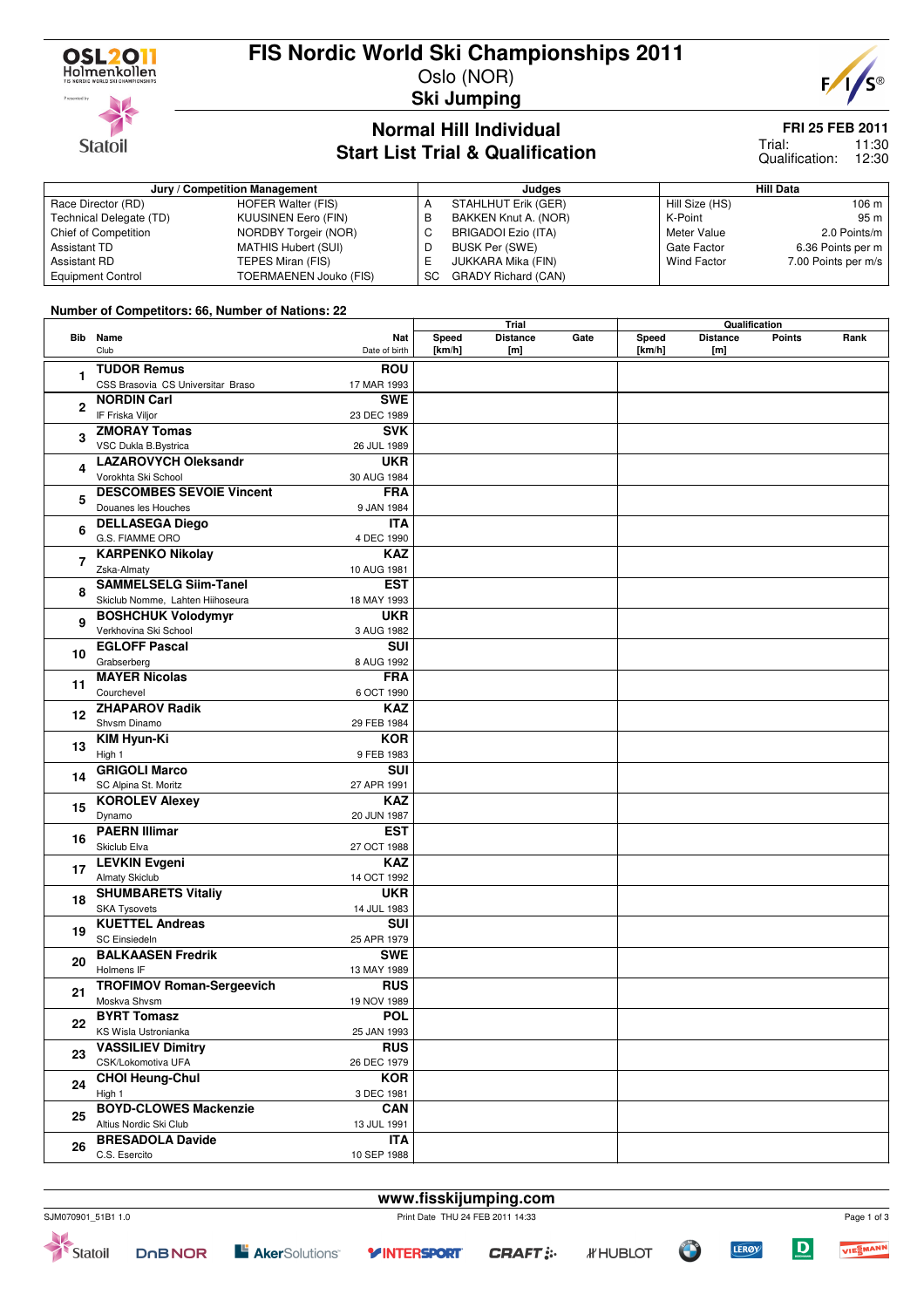**Statoil** 

# **FIS Nordic World Ski Championships 2011**

Oslo (NOR) **Ski Jumping**



**Normal Hill Individual Start List Trial & Qualification** **FRI 25 FEB 2011** 11:30

12:30 Trial: Qualification:

|          |                                    |                         |        | Trial           |      |            | Qualification                    |      |
|----------|------------------------------------|-------------------------|--------|-----------------|------|------------|----------------------------------|------|
|          | <b>Bib</b> Name                    | Nat                     | Speed  | <b>Distance</b> | Gate | Speed      | <b>Distance</b><br><b>Points</b> | Rank |
|          | Club                               | Date of birth           | [km/h] | [m]             |      | [ $km/h$ ] | [m]                              |      |
|          | <b>FRENETTE Peter</b>              | <b>USA</b>              |        |                 |      |            |                                  |      |
| 27       | New York Ski Ed Foundation         | 24 FEB 1992             |        |                 |      |            |                                  |      |
|          |                                    | <b>SLO</b>              |        |                 |      |            |                                  |      |
| 28<br>29 | <b>MEZNAR Mitja</b>                |                         |        |                 |      |            |                                  |      |
|          | <b>NSK Trzic Trifix</b>            | 30 JUN 1988             |        |                 |      |            |                                  |      |
|          | <b>ZYLA Piotr</b>                  | <b>POL</b>              |        |                 |      |            |                                  |      |
|          | KS Wisla Ustronianka               | 16 JAN 1987             |        |                 |      |            |                                  |      |
| 30       | <b>ZOGRAFSKI Vladimir</b>          | <b>BUL</b>              |        |                 |      |            |                                  |      |
|          | Samokov                            | 14 JUL 1993             |        |                 |      |            |                                  |      |
|          | <b>HLAVA Lukas</b>                 | <b>CZE</b>              |        |                 |      |            |                                  |      |
| 31       | Dukla Liberec                      | 10 SEP 1984             |        |                 |      |            |                                  |      |
|          | <b>MORASSI Andrea</b>              | <b>ITA</b>              |        |                 |      |            |                                  |      |
| 32       | C.S. Forestale                     | 30 AUG 1988             |        |                 |      |            |                                  |      |
|          |                                    |                         |        |                 |      |            |                                  |      |
| 33       | <b>SEDLAK Borek</b>                | <b>CZE</b>              |        |                 |      |            |                                  |      |
|          | Dukla Liberec                      | 15 JUN 1981             |        |                 |      |            |                                  |      |
| 34       | <b>COLLOREDO Sebastian</b>         | ITA                     |        |                 |      |            |                                  |      |
|          | G.S. Fiamme Gialle                 | 9 SEP 1987              |        |                 |      |            |                                  |      |
| 35       | <b>DAMJAN Jernej</b>               | <b>SLO</b>              |        |                 |      |            |                                  |      |
|          | SSK Costella Ilirija               | 28 MAY 1983             |        |                 |      |            |                                  |      |
|          | <b>TAKEUCHI Taku</b>               | JPN                     |        |                 |      |            |                                  |      |
| 36       | Kitano Construction Corp. Ski Club | 20 MAY 1987             |        |                 |      |            |                                  |      |
|          | <b>MUOTKA OIII</b>                 | <b>FIN</b>              |        |                 |      |            |                                  |      |
| 37       | Ounasvaaran Hiihtoseura            | 14 JUL 1988             |        |                 |      |            |                                  |      |
|          | <b>AHONEN Janne</b>                | <b>FIN</b>              |        |                 |      |            |                                  |      |
| 38       |                                    |                         |        |                 |      |            |                                  |      |
|          | Lahden Hiihtoseura                 | 11 MAY 1977             |        |                 |      |            |                                  |      |
| 39       | <b>KOIVURANTA Anssi</b>            | <b>FIN</b>              |        |                 |      |            |                                  |      |
|          | Kuusamon Erä-Veikot                | 3 JUL 1988              |        |                 |      |            |                                  |      |
| 40       | <b>KORNILOV Denis</b>              | <b>RUS</b>              |        |                 |      |            |                                  |      |
|          | Sdushor N. Novgorod Dinamo         | 17 AUG 1986             |        |                 |      |            |                                  |      |
| 41       | <b>JANDA Jakub</b>                 | <b>CZE</b>              |        |                 |      |            |                                  |      |
|          | Dukla Liberec                      | 27 APR 1978             |        |                 |      |            |                                  |      |
| 42       | <b>BODMER Pascal</b>               | <b>GER</b>              |        |                 |      |            |                                  |      |
|          | SV Messstetten                     | 4 JAN 1991              |        |                 |      |            |                                  |      |
|          | <b>SCHMITT Martin</b>              | <b>GER</b>              |        |                 |      |            |                                  |      |
| 43       | SC Furtwangen                      | 29 JAN 1978             |        |                 |      |            |                                  |      |
|          | <b>CHEDAL Emmanuel</b>             | <b>FRA</b>              |        |                 |      |            |                                  |      |
| 44       | <b>SC Courchevel</b>               | 15 JAN 1983             |        |                 |      |            |                                  |      |
|          | <b>TOCHIMOTO Shohei</b>            | <b>JPN</b>              |        |                 |      |            |                                  |      |
| 45       | Snow Brand Ski Team                | 21 DEC 1989             |        |                 |      |            |                                  |      |
|          | <b>PREVC Peter</b>                 | <b>SLO</b>              |        |                 |      |            |                                  |      |
| 46       |                                    |                         |        |                 |      |            |                                  |      |
|          | SK Triglav Kranj                   | 20 SEP 1992             |        |                 |      |            |                                  |      |
| 47       | <b>KASAI Noriaki</b>               | <b>JPN</b>              |        |                 |      |            |                                  |      |
|          | Tsuchiya Home Ski Team             | 6 JUN 1972              |        |                 |      |            |                                  |      |
| 48       | <b>KRANJEC Robert</b>              | $\overline{\text{SLO}}$ |        |                 |      |            |                                  |      |
|          | SK Triglav Kranj                   | 16 JUL 1981             |        |                 |      |            |                                  |      |
| 49       | <b>KARELIN Pavel</b>               | <b>RUS</b>              |        |                 |      |            |                                  |      |
|          | Nizhniy Novgorod                   | 27 APR 1990             |        |                 |      |            |                                  |      |
|          | <b>BARDAL Anders</b>               | <b>NOR</b>              |        |                 |      |            |                                  |      |
| 50       | Steinkjer Skiklubb/Tronderhopp     | 24 AUG 1982             |        |                 |      |            |                                  |      |
|          | <b>UHRMANN Michael</b>             | <b>GER</b>              |        |                 |      |            |                                  |      |
| 51       | WSV DJK Rastbuechl                 | 16 SEP 1978             |        |                 |      |            |                                  |      |
|          | <b>JACOBSEN Anders</b>             | <b>NOR</b>              |        |                 |      |            |                                  |      |
| 52       | Ringkollen Skiklubb                | 17 FEB 1985             |        |                 |      |            |                                  |      |
| 53       |                                    |                         |        |                 |      |            |                                  |      |
|          | <b>KOUDELKA Roman</b>              | CZE                     |        |                 |      |            |                                  |      |
|          | LSK Lomnice nad Popelkov           | 9 JUL 1989              |        |                 |      |            |                                  |      |
| 54       | <b>ITO Daiki</b>                   | <b>JPN</b>              |        |                 |      |            |                                  |      |
|          | Snow Brand Ski Team                | 27 DEC 1985             |        |                 |      |            |                                  |      |
| 55       | <b>LOITZL Wolfgang</b>             | <b>AUT</b>              |        |                 |      |            |                                  |      |
|          | <b>WSC Bad Mitterndorf</b>         | 13 JAN 1980             |        |                 |      |            |                                  |      |
| 56       | <b>EVENSEN Johan Remen</b>         | <b>NOR</b>              |        |                 |      |            |                                  |      |
|          | Molde Omegn Idrettforening         | 16 SEP 1985             |        |                 |      |            |                                  |      |



VIESMANN

 $\boxed{\mathbf{D}}$